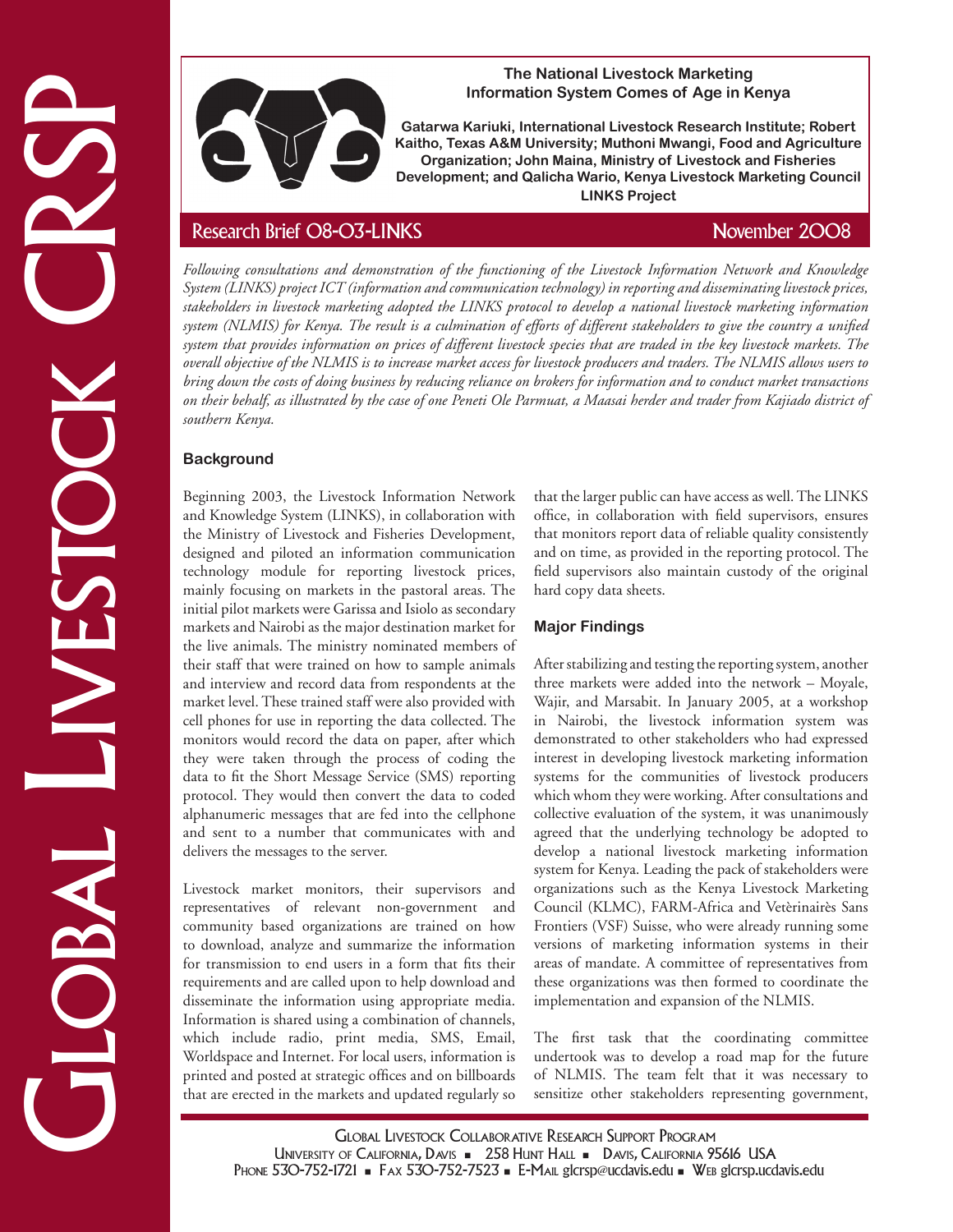

*LINKS training session at Maralal Town Market.* 

non-governmental organizations, community-based organizations, local authorities, and the private sector at the district level, to their support for the system and also to their advice on which markets they considered to be key, and which could then be connected to the reporting network.

The stakeholder sessions were held towards the end of 2005 and covered fourteen districts of Isiolo, Marsabit, Moyale, Mandera, Wajir, Garissa, Samburu, Baringo, West Pokot, Turkana, Kilifi, Kajiado, Narok, and Laikipia. Using outputs from the workshops, the coordinating committee developed a proposal for financing the NLMIS beginning in 2006. In its response, FARM-Africa, through the Community Animal Health Network, funded a workshop in May 2006 for policy makers representing over 30 organizations.

## **Case Study: Peneti Ole Parmut and the NLMIS**

Peneti Ole Parmuat is a Maasai herder from Kajiado district of southern Kenya and makes his living selling livestock, mainly cattle. With improvements in communication infrastructure, Ole Peneti no longer relies on local friends and middlemen. He uses his cellphone to make voice calls or sends text messages through SMS to the NLMIS server to get information on prices of cattle in the markets. The server generates an automated response and provides information on prices in the market requested. Based on the cost of transporting the animals by truck and the time it takes to get his cattle to the market, he is able to make a decision on which market to deliver his animals. According to Ole Peneti, prior knowledge of the expected average prices in different markets has improved his bargaining power to negotiate for better prices, and he has gradually become independent of middlemen in the livestock marketing chain. This has helped Ole Peneti to improve his income, which enables him to better meet the household demands and needs of his family.

The Ministry, through the Livestock and Livelihoods Project (ALLPRO) funded by African Development Bank, has extended to one other market.

The markets that are actively reporting include: Nairobi, Garissa, Wajir, Moyale, Marsabit, Isiolo, Mandera, Mombasa, Chepareria in West Pokot, Emali in Kajiado, Marigat in Baringo, Garsen in Tana River, Suguta in Samburu, and Rumuruti in Laikipia West districts. Training sessions have been conducted for four groups of monitors, while 33 market level trainings targeting producers and traders have been conducted in 15 districts.

The crowning moment came on July 31, 2007, when Kenya's Minister of Livestock and Fisheries Development, the Honorable Joseph Munyao, formally launched the National Livestock Marketing Information System. The minister emphasized that the greatest component that

needed to be addressed was ensuring that livestock producers and the primary market traders have access to the information and that dissemination of the information generated should be high on the priority list.

Munyao called upon and encouraged any organizations that were running, or had plans to develop marketing information systems, to join hands and implement a single rich national livestock marketing information system. This would provide the opportunity to get more value for the resources each

The objectives of the workshop were to give policy makers an opportunity to suggest ways to improve the system and chart the way forward in the area of long-term financing, taking into account issues of sustainability. As an outcome from the workshop, KLMC committed to supporting an additional four markets. The system has since expanded from six to 14 markets, with the Kenya Livestock Marketing Council supporting seven additional markets.

organization planned to spend by getting encompassing national information and reaching a wider clientele through joint collective dissemination efforts. He also appealed to media houses to dedicate space and airtime to disseminate the information generated by the livestock marketing information system and mobile telephone operators to explore ways of contributing to the system through support to data gathering.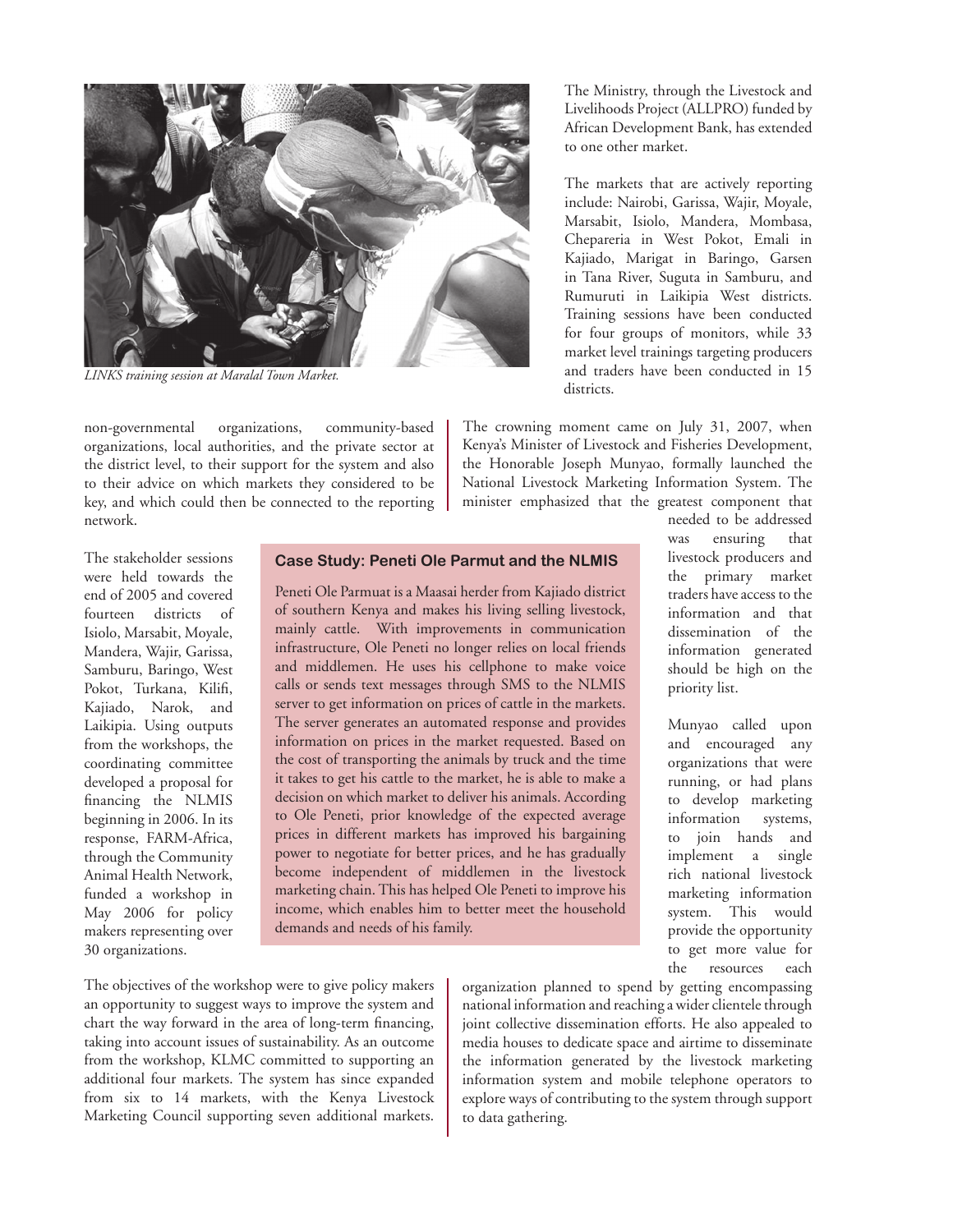### **Practical Implications**

The public-private partnership interaction in developing the national system is very useful in unlocking information flows on livestock marketing. Improved access to spatial information on livestock marketing is yet another milestone in the livestock subsector in Kenya and is set to revolutionize the way business in this sector is conducted in future.

The livestock marketing information system provides timely information to enhance transparency and efficiency in livestock marketing, support decision making that provides source alternatives, and sell livestock through markets offering better returns for producers and traders. Given the cross-border nature of livestock trade, the system offers a regional framework where

markets can collaborate, network and share information. The system is expected to enhance decision-making in livestock trade and improve the bargaining position of sellers to negotiate for better prices. Equipping market agencies and communities of livestock keepers with appropriate tools and information will help them plan for and respond to changing market conditions, including better opportunities to sell their livestock. This will lead to increased incomes and consequently improved livelihoods, particularly for livestock keepers in the more disadvantaged arid and semi-arid pastoral areas of eastern Africa.

*How does the system impact communities of livestock producers?* Developing the technical and human capacity to meet market information needs and decision support for livestock producers helps to bridge the gap between

*LINKS training session at Maralal Livestock Market.*



*LINKS training session at Isiolo Market.* 

markets on the one hand, and producers on the other. This means that producers can make better choices on where to sell their animals and have more leverage to bargain with traders. This in turn translates to improved returns to their marketing transactions, and therefore an enhancement of their economic status. The cash generated meets expenditures for goods and services that they cannot produce at home. This not only helps them to improve the livelihoods of their households, but also creates demand for goods and services in the local and national market arenas. Socially, it means that information can be targeted to reach specific gender, age, and wealth categories to reach a wider range of clientele, which helps producers to form and strengthen marketing associations and pool resources to invest in marketing that enables them to reduce per capita transaction costs.